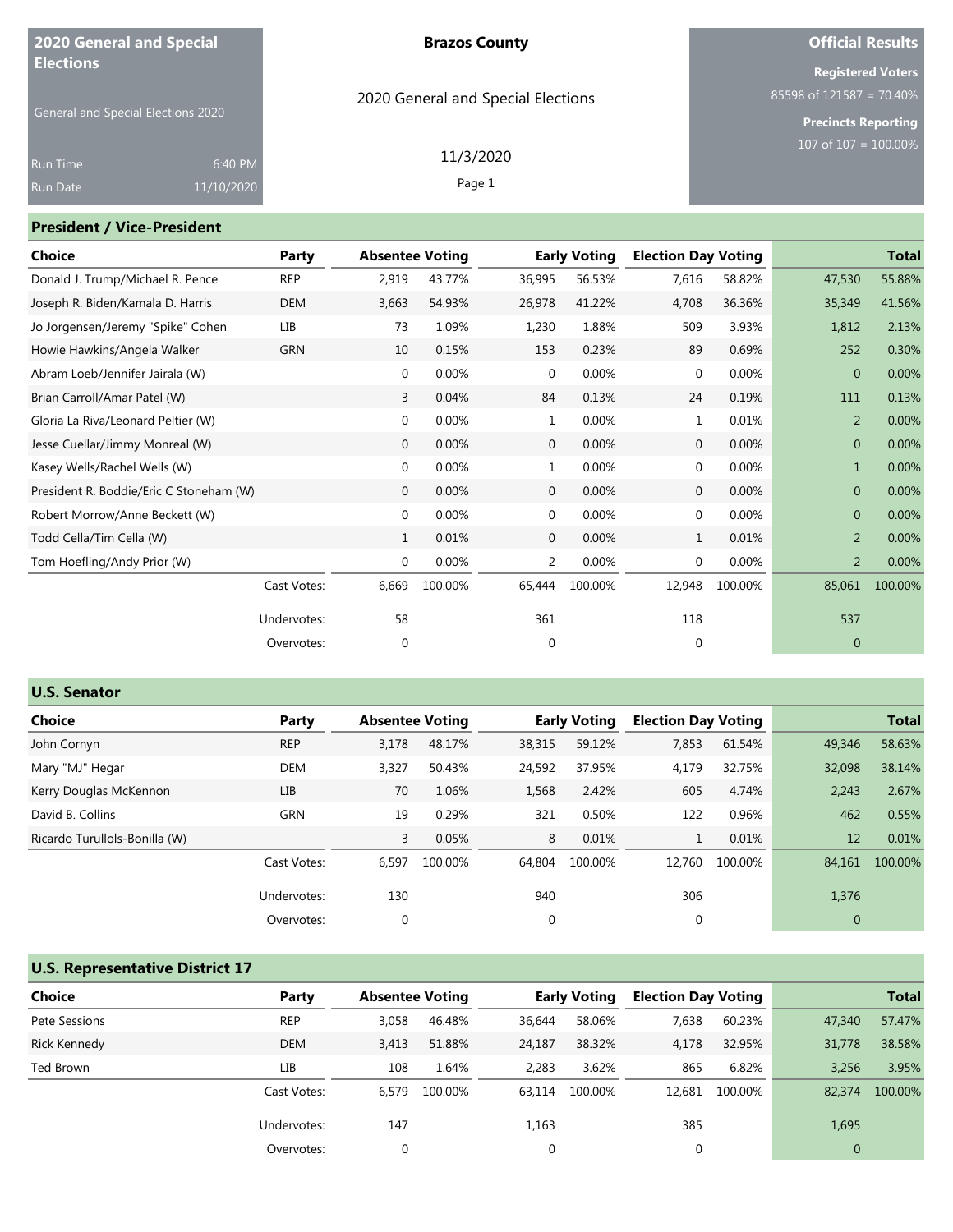| <b>2020 General and Special</b><br><b>Elections</b> |            | <b>Brazos County</b>               | <b>Official Results</b>                              |  |  |  |
|-----------------------------------------------------|------------|------------------------------------|------------------------------------------------------|--|--|--|
|                                                     |            | 2020 General and Special Elections | <b>Registered Voters</b><br>85598 of 121587 = 70.40% |  |  |  |
| <b>General and Special Elections 2020</b>           |            |                                    | <b>Precincts Reporting</b>                           |  |  |  |
| <b>Run Time</b>                                     | 6:40 PM    | 11/3/2020                          | 107 of $107 = 100.00\%$                              |  |  |  |
| Run Date                                            | 11/10/2020 | Page 2                             |                                                      |  |  |  |

#### **Railroad Commissioner**

| Choice              | Party       |             | <b>Absentee Voting</b> |             | <b>Early Voting</b> |        | <b>Election Day Voting</b> |              | <b>Total</b> |
|---------------------|-------------|-------------|------------------------|-------------|---------------------|--------|----------------------------|--------------|--------------|
| James "Jim" Wright  | <b>REP</b>  | 3,042       | 48.36%                 | 37,816      | 59.37%              | 7,569  | 60.54%                     | 48,427       | 58.71%       |
| Chrysta Castañeda   | DEM         | 3.089       | 49.11%                 | 23,136      | 36.32%              | 3,986  | 31.88%                     | 30,211       | 36.62%       |
| <b>Matt Sterett</b> | LIB         | 96          | 1.53%                  | 1,961       | 3.08%               | 724    | 5.79%                      | 2,781        | 3.37%        |
| Katija "Kat" Gruene | <b>GRN</b>  | 63          | 1.00%                  | 785         | 1.23%               | 224    | 1.79%                      | 1,072        | 1.30%        |
|                     | Cast Votes: | 6.290       | 100.00%                | 63,698      | 100.00%             | 12,503 | 100.00%                    | 82,491       | 100.00%      |
|                     | Undervotes: | 292         |                        | 1,953       |                     | 563    |                            | 2,808        |              |
|                     | Overvotes:  | $\mathbf 0$ |                        | $\mathbf 0$ |                     | 0      |                            | $\mathbf{0}$ |              |

## **Chief Justice, Supreme Court**

| <b>Choice</b>     | Party       | <b>Absentee Voting</b> |         |             | <b>Early Voting</b> |        | <b>Election Day Voting</b> |              | <b>Total</b> |
|-------------------|-------------|------------------------|---------|-------------|---------------------|--------|----------------------------|--------------|--------------|
| Nathan Hecht      | <b>REP</b>  | 3,055                  | 48.22%  | 37,474      | 58.55%              | 7,560  | 60.20%                     | 48,089       | 58.01%       |
| Amy Clark Meachum | <b>DEM</b>  | 3.195                  | 50.43%  | 24,499      | 38.28%              | 4,222  | 33.62%                     | 31,916       | 38.50%       |
| Mark Ash          | LIB         | 85                     | 1.34%   | 2.027       | 3.17%               | 777    | 6.19%                      | 2.889        | 3.49%        |
|                   | Cast Votes: | 6.335                  | 100.00% | 64.000      | 100.00%             | 12,559 | 100.00%                    | 82,894       | 100.00%      |
|                   | Undervotes: | 247                    |         | 1,651       |                     | 507    |                            | 2,405        |              |
|                   | Overvotes:  | 0                      |         | $\mathbf 0$ |                     | 0      |                            | $\mathbf{0}$ |              |

### **Justice, Supreme Court, Place 6 - Unexpired Term**

| <b>Choice</b> | Party       | <b>Absentee Voting</b> |         |        | <b>Early Voting</b> |        | <b>Election Day Voting</b> |              | <b>Total</b> |
|---------------|-------------|------------------------|---------|--------|---------------------|--------|----------------------------|--------------|--------------|
| Jane Bland    | <b>REP</b>  | 3,155                  | 50.34%  | 39.044 | 61.30%              | 8,106  | 65.09%                     | 50,305       | 61.04%       |
| Kathy Cheng   | <b>DEM</b>  | 3.112                  | 49.66%  | 24.651 | 38.70%              | 4,347  | 34.91%                     | 32,110       | 38.96%       |
|               | Cast Votes: | 6.267                  | 100.00% | 63.695 | 100.00%             | 12,453 | 100.00%                    | 82,415       | 100.00%      |
|               | Undervotes: | 315                    |         | 1,956  |                     | 613    |                            | 2,884        |              |
|               | Overvotes:  | 0                      |         | 0      |                     | 0      |                            | $\mathbf{0}$ |              |

### **Justice, Supreme Court, Place 7**

| Choice                    | Party       |       | <b>Absentee Voting</b> |        | <b>Early Voting</b> |        | <b>Election Day Voting</b> |              | <b>Total</b> |
|---------------------------|-------------|-------|------------------------|--------|---------------------|--------|----------------------------|--------------|--------------|
| Jeff Boyd                 | <b>REP</b>  | 3,030 | 48.38%                 | 37.649 | 59.14%              | 7,594  | 60.82%                     | 48,273       | 58.57%       |
| Staci Williams            | <b>DEM</b>  | 3.144 | 50.20%                 | 23,976 | 37.66%              | 4,108  | 32.90%                     | 31,228       | 37.89%       |
| William Bryan Strange III | LІВ         | 89    | 1.42%                  | 2.040  | 3.20%               | 783    | 6.27%                      | 2,912        | 3.53%        |
|                           | Cast Votes: | 6.263 | 100.00%                | 63.665 | 100.00%             | 12,485 | 100.00%                    | 82,413       | 100.00%      |
|                           | Undervotes: | 319   |                        | 1,986  |                     | 581    |                            | 2,886        |              |
|                           | Overvotes:  | 0     |                        |        |                     | 0      |                            | $\mathbf{0}$ |              |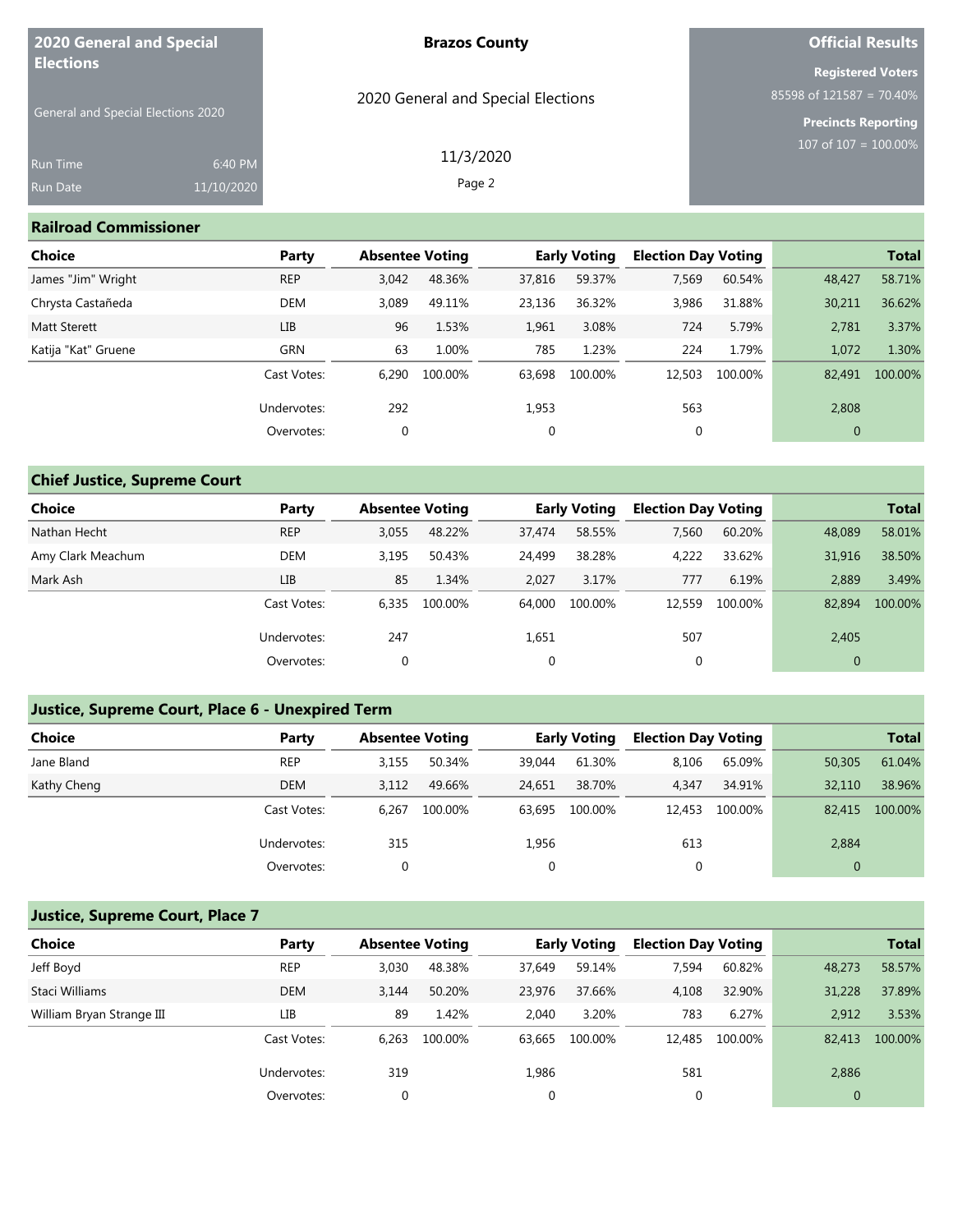| <b>2020 General and Special</b><br><b>Elections</b> |            | <b>Brazos County</b>               | <b>Official Results</b>                                 |  |  |
|-----------------------------------------------------|------------|------------------------------------|---------------------------------------------------------|--|--|
|                                                     |            | 2020 General and Special Elections | <b>Registered Voters</b><br>$85598$ of 121587 = 70.40%  |  |  |
| <b>General and Special Elections 2020</b>           |            |                                    | <b>Precincts Reporting</b><br>$107$ of $107 = 100.00\%$ |  |  |
| <b>Run Time</b>                                     | 6:40 PM    | 11/3/2020                          |                                                         |  |  |
| <b>Run Date</b>                                     | 11/10/2020 | Page 3                             |                                                         |  |  |

### **Justice, Supreme Court, Place 8**

| <b>Choice</b>      | Party       |       | <b>Absentee Voting</b> |        | <b>Early Voting</b> |        | <b>Election Day Voting</b> |              | <b>Total</b> |
|--------------------|-------------|-------|------------------------|--------|---------------------|--------|----------------------------|--------------|--------------|
| <b>Brett Busby</b> | <b>REP</b>  | 3,080 | 49.19%                 | 37,526 | 59.14%              | 7,575  | 60.96%                     | 48,181       | 58.66%       |
| Gisela D. Triana   | <b>DEM</b>  | 3.086 | 49.29%                 | 23,869 | 37.62%              | 4,077  | 32.81%                     | 31,032       | 37.78%       |
| Tom Oxford         | LIB         | 95    | 1.52%                  | 2,057  | 3.24%               | 775    | 6.24%                      | 2,927        | 3.56%        |
|                    | Cast Votes: | 6.261 | 100.00%                | 63.452 | 100.00%             | 12.427 | 100.00%                    | 82,140       | 100.00%      |
|                    | Undervotes: | 321   |                        | 2,199  |                     | 639    |                            | 3,159        |              |
|                    | Overvotes:  | 0     |                        | 0      |                     | 0      |                            | $\mathbf{0}$ |              |

### **Judge, Court of Criminal Appeals Place 3**

| Choice                  | Party       | <b>Absentee Voting</b> |         |        | <b>Early Voting</b> | <b>Election Day Voting</b> |         |              | <b>Total</b> |
|-------------------------|-------------|------------------------|---------|--------|---------------------|----------------------------|---------|--------------|--------------|
| Bert Richardson         | <b>REP</b>  | 3.087                  | 49.46%  | 38,420 | 60.62%              | 7.898                      | 63.77%  | 49,405       | 60.25%       |
| Elizabeth Davis Frizell | <b>DEM</b>  | 3.154                  | 50.54%  | 24,956 | 39.38%              | 4.487                      | 36.23%  | 32,597       | 39.75%       |
|                         | Cast Votes: | 6.241                  | 100.00% | 63,376 | 100.00%             | 12,385                     | 100.00% | 82,002       | 100.00%      |
|                         | Undervotes: | 341                    |         | 2,275  |                     | 681                        |         | 3,297        |              |
|                         | Overvotes:  | 0                      |         |        |                     | 0                          |         | $\mathbf{0}$ |              |

## **Judge, Court of Criminal Appeals Place 4**

| Choice              | Party       | <b>Absentee Voting</b> |         |        | <b>Early Voting</b> | <b>Election Day Voting</b> |         |        | <b>Total</b> |
|---------------------|-------------|------------------------|---------|--------|---------------------|----------------------------|---------|--------|--------------|
| Kevin Patrick Yeary | <b>REP</b>  | 3,090                  | 49.58%  | 38,854 | 61.50%              | 8,035                      | 65.13%  | 49,979 | 61.14%       |
| Tina Clinton        | <b>DEM</b>  | 3.142                  | 50.42%  | 24,319 | 38.50%              | 4.302                      | 34.87%  | 31,763 | 38.86%       |
|                     | Cast Votes: | 6.232                  | 100.00% | 63.173 | 100.00%             | 12,337                     | 100.00% | 81.742 | 100.00%      |
|                     | Undervotes: | 350                    |         | 2,478  |                     | 729                        |         | 3,557  |              |
|                     | Overvotes:  |                        |         | 0      |                     |                            |         |        |              |

### **Judge, Court of Criminal Appeals Place 9**

| Choice             | Party       | <b>Absentee Voting</b> |         |        | <b>Early Voting</b> | <b>Election Day Voting</b> |         |        | <b>Total</b> |
|--------------------|-------------|------------------------|---------|--------|---------------------|----------------------------|---------|--------|--------------|
| David Newell       | <b>REP</b>  | 3.099                  | 49.82%  | 38,802 | 61.55%              | 8.006                      | 65.08%  | 49,907 | 61.19%       |
| Brandon Birmingham | <b>DEM</b>  | 3.122                  | 50.18%  | 24,242 | 38.45%              | 4.295                      | 34.92%  | 31,659 | 38.81%       |
|                    | Cast Votes: | 6.221                  | 100.00% | 63.044 | 100.00%             | 12,301                     | 100.00% | 81,566 | 100.00%      |
|                    | Undervotes: | 361                    |         | 2,607  |                     | 765                        |         | 3,733  |              |
|                    | Overvotes:  |                        |         | 0      |                     |                            |         | 0      |              |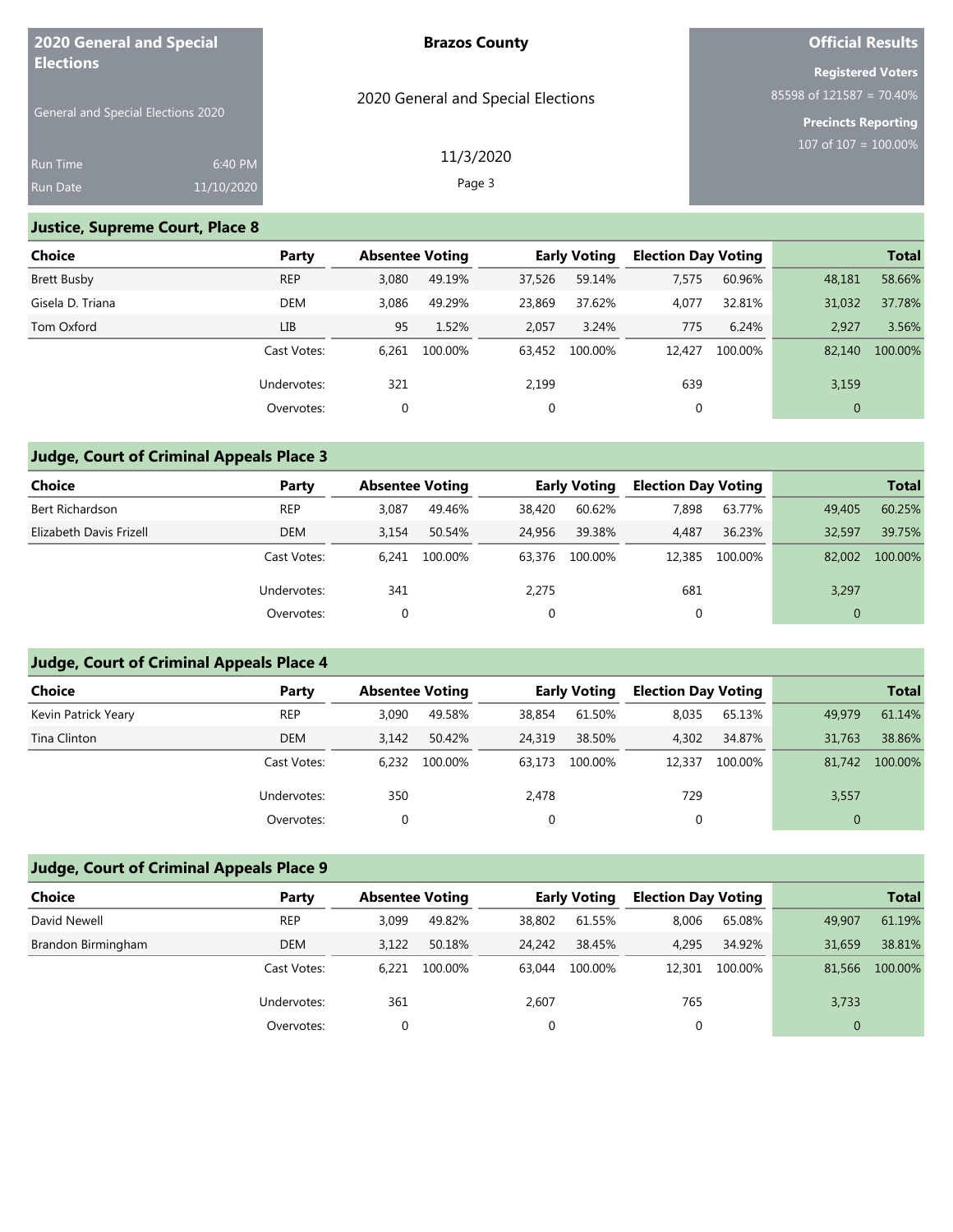| 2020 General and Special                               |            | <b>Brazos County</b>               | <b>Official Results</b>                                 |
|--------------------------------------------------------|------------|------------------------------------|---------------------------------------------------------|
| <b>Elections</b><br>General and Special Elections 2020 |            | 2020 General and Special Elections | <b>Registered Voters</b><br>85598 of $121587 = 70.40\%$ |
|                                                        |            |                                    | <b>Precincts Reporting</b><br>107 of $107 = 100.00\%$   |
| <b>Run Time</b>                                        | 6:40 PM    | 11/3/2020                          |                                                         |
| <b>Run Date</b>                                        | 11/10/2020 | Page 4                             |                                                         |

#### **Member, State Board of Education, District 8**

| Choice           | Party       | <b>Absentee Voting</b> |         |        | <b>Early Voting</b> | <b>Election Day Voting</b> |         |              | <b>Total</b> |
|------------------|-------------|------------------------|---------|--------|---------------------|----------------------------|---------|--------------|--------------|
| Audrey Young     | <b>REP</b>  | 3.605                  | 66.82%  | 40,598 | 69.76%              | 8,308                      | 69.40%  | 52,511       | 69.49%       |
| Audra Rose Berry | LIB         | 1.790                  | 33.18%  | 17,600 | 30.24%              | 3,664                      | 30.60%  | 23.054       | 30.51%       |
|                  | Cast Votes: | 5.395                  | 100.00% | 58,198 | 100.00%             | 11,972                     | 100.00% | 75,565       | 100.00%      |
|                  | Undervotes: | 1,186                  |         | 5,925  |                     | 1,094                      |         | 8,205        |              |
|                  | Overvotes:  | 0                      |         |        |                     | 0                          |         | $\mathbf{0}$ |              |

#### **State Representative District 12**

| <b>Choice</b> | Party       | <b>Absentee Voting</b> |         |        | <b>Early Voting</b> | <b>Election Day Voting</b> |         |          | <b>Total</b> |
|---------------|-------------|------------------------|---------|--------|---------------------|----------------------------|---------|----------|--------------|
| Kyle Kacal    | <b>REP</b>  | 1.031                  | 100.00% | 12.469 | 100.00%             | 2.494                      | 100.00% | 15,994   | 100.00%      |
|               | Cast Votes: | 1.031                  | 100.00% | 12.469 | 100.00%             | 2.494                      | 100.00% | 15,994   | 100.00%      |
|               | Undervotes: | 522                    |         | 2,167  |                     | 360                        |         | 3,049    |              |
|               | Overvotes:  |                        |         |        |                     |                            |         | $\Omega$ |              |

#### **State Representative District 14**

| <b>Choice</b> | Party       | <b>Absentee Voting</b> |         |        | <b>Early Voting</b> | <b>Election Day Voting</b> |         |        | <b>Total</b> |
|---------------|-------------|------------------------|---------|--------|---------------------|----------------------------|---------|--------|--------------|
| John Raney    | <b>REP</b>  | 2.403                  | 49.79%  | 27,460 | 57.33%              | 6,059                      | 62.35%  | 35,922 | 57.53%       |
| Janet Dudding | DEM         | 2.423                  | 50.21%  | 20.439 | 42.67%              | 3.658                      | 37.65%  | 26,520 | 42.47%       |
|               | Cast Votes: | 4.826                  | 100.00% | 47.899 | 100.00%             | 9.717                      | 100.00% | 62.442 | 100.00%      |
|               | Undervotes: | 202                    |         | 1,594  |                     | 495                        |         | 2,291  |              |
|               | Overvotes:  |                        |         | 0      |                     |                            |         |        |              |

#### **Justice, 10th Court of Appeals District, Place 2**

| <b>Choice</b> | Party       | <b>Absentee Voting</b> |         |        | <b>Early Voting</b> | <b>Election Day Voting</b> |                |        | <b>Total</b> |
|---------------|-------------|------------------------|---------|--------|---------------------|----------------------------|----------------|--------|--------------|
| Matt Johnson  | <b>REP</b>  | 4.132                  | 100.00% | 48.409 | 100.00%             |                            | 10,428 100.00% | 62,969 | 100.00%      |
|               | Cast Votes: | 4.132                  | 100.00% | 48.409 | 100.00%             | 10.428                     | 100.00%        | 62,969 | 100.00%      |
|               | Undervotes: | 2,449                  |         | 15,714 |                     | 2,638                      |                | 20,801 |              |
|               | Overvotes:  |                        |         |        |                     |                            |                |        |              |

#### **Justice, 10th Court of Appeals District, Place 3 - Unexpired term**

| Choice        | Party       | <b>Absentee Voting</b> |         |        | <b>Early Voting</b> | <b>Election Day Voting</b> |                |        | <b>Total</b> |
|---------------|-------------|------------------------|---------|--------|---------------------|----------------------------|----------------|--------|--------------|
| John E. Neill | <b>REP</b>  | 4.127                  | 100.00% | 47.908 | 100.00%             |                            | 10,236 100.00% | 62,271 | 100.00%      |
|               | Cast Votes: | 4.127                  | 100.00% | 47.908 | 100.00%             |                            | 10,236 100.00% | 62,271 | 100.00%      |
|               | Undervotes: | 2.454                  |         | 16,215 |                     | 2,830                      |                | 21,499 |              |
|               | Overvotes:  |                        |         |        |                     |                            |                |        |              |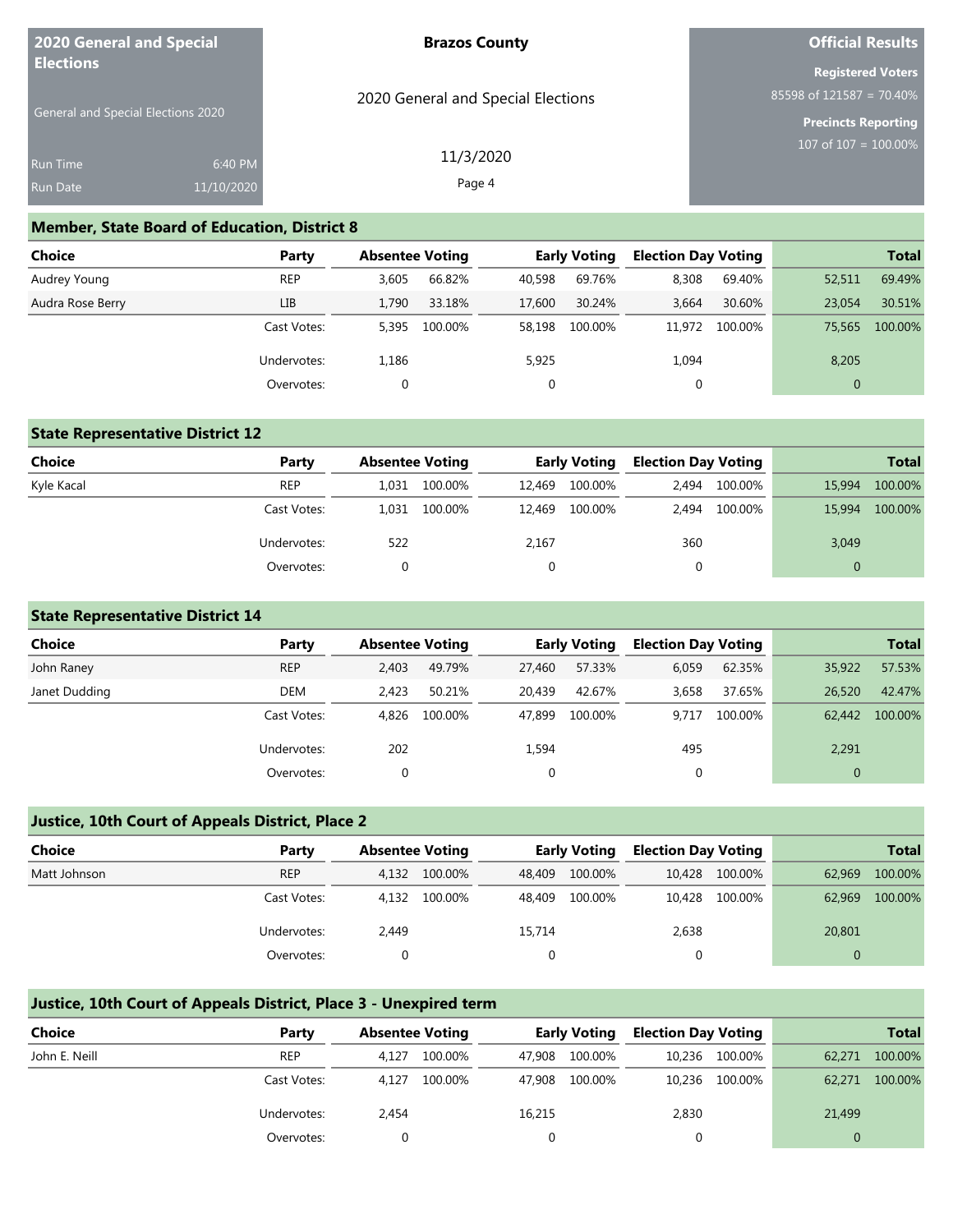| <b>2020 General and Special</b><br><b>Elections</b> |                       | <b>Brazos County</b>               | <b>Official Results</b>                                                            |
|-----------------------------------------------------|-----------------------|------------------------------------|------------------------------------------------------------------------------------|
| General and Special Elections 2020                  |                       | 2020 General and Special Elections | <b>Registered Voters</b><br>85598 of 121587 = 70.40%<br><b>Precincts Reporting</b> |
| <b>Run Time</b><br>Run Date                         | 6:40 PM<br>11/10/2020 | 11/3/2020<br>Page 5                | 107 of $107 = 100.00\%$                                                            |
|                                                     |                       | ______________________             |                                                                                    |

#### **Brazos County - District Judge, 272nd Judicial District**

| <b>Choice</b> | Party       | <b>Absentee Voting</b> |         |        | <b>Early Voting</b> | <b>Election Day Voting</b> |                |          | <b>Total</b> |
|---------------|-------------|------------------------|---------|--------|---------------------|----------------------------|----------------|----------|--------------|
| John Brick    | <b>REP</b>  | 4.203                  | 100.00% | 48.220 | 100.00%             |                            | 10,321 100.00% | 62.744   | 100.00%      |
|               | Cast Votes: | 4.203                  | 100.00% | 48.220 | 100.00%             |                            | 10,321 100.00% | 62.744   | 100.00%      |
|               | Undervotes: | 2,378                  |         | 15,903 |                     | 2,745                      |                | 21,026   |              |
|               | Overvotes:  |                        |         |        |                     | 0                          |                | $\Omega$ |              |

#### **Brazos County - District Attorney, 85th Judicial District**

| Choice         | Party       |       | <b>Absentee Voting</b> |        | <b>Early Voting</b> | <b>Election Day Voting</b> |         |        | <b>Total</b> |
|----------------|-------------|-------|------------------------|--------|---------------------|----------------------------|---------|--------|--------------|
| Jarvis Parsons | <b>REP</b>  | 4.361 | 100.00%                | 48.376 | 100.00%             | 10,267                     | 100.00% | 63,004 | 100.00%      |
|                | Cast Votes: | 4.361 | 100.00%                | 48.376 | 100.00%             | 10.267                     | 100.00% | 63,004 | 100.00%      |
|                | Undervotes: | 2,220 |                        | 15,747 |                     | 2,799                      |         | 20,766 |              |
|                | Overvotes:  |       |                        |        |                     |                            |         |        |              |

#### **Brazos County - County Attorney**

| <b>Choice</b>  | Party       | <b>Absentee Voting</b> |         |        | <b>Early Voting</b> | <b>Election Day Voting</b> |         |              | <b>Total</b> |
|----------------|-------------|------------------------|---------|--------|---------------------|----------------------------|---------|--------------|--------------|
| Earl Gray      | <b>REP</b>  | 3.227                  | 51.82%  | 38,343 | 62.07%              | 7,934                      | 64.40%  | 49,504       | 61.64%       |
| Freddie Medina | DEM         | 3.000                  | 48.18%  | 23.426 | 37.93%              | 4,386                      | 35.60%  | 30,812       | 38.36%       |
|                | Cast Votes: | 6.227                  | 100.00% | 61.769 | 100.00%             | 12,320                     | 100.00% | 80,316       | 100.00%      |
|                | Undervotes: | 354                    |         | 2,354  |                     | 746                        |         | 3,454        |              |
|                | Overvotes:  |                        |         |        |                     |                            |         | $\mathbf{0}$ |              |

### **Brazos County - Sheriff**

| <b>Choice</b> | Party       | <b>Absentee Voting</b> |         |             | <b>Early Voting</b> | <b>Election Day Voting</b> |         |          | <b>Total</b> |
|---------------|-------------|------------------------|---------|-------------|---------------------|----------------------------|---------|----------|--------------|
| Wayne Dicky   | <b>REP</b>  | 3,410                  | 54.16%  | 37.664      | 61.05%              | 7,599                      | 61.60%  | 48,673   | 60.60%       |
| Patrick Logan | DEM         | 2.759                  | 43.82%  | 21,310      | 34.54%              | 3,764                      | 30.51%  | 27,833   | 34.65%       |
| Clyde Garland | LIB         | 127                    | 2.02%   | 2.717       | 4.40%               | 973                        | 7.89%   | 3,817    | 4.75%        |
|               | Cast Votes: | 6.296                  | 100.00% | 61.691      | 100.00%             | 12,336                     | 100.00% | 80,323   | 100.00%      |
|               | Undervotes: | 285                    |         | 2,432       |                     | 730                        |         | 3,447    |              |
|               | Overvotes:  | 0                      |         | $\mathbf 0$ |                     | 0                          |         | $\theta$ |              |

#### **Brazos County - County Tax Assessor-Collector**

| <b>Choice</b> | Party       | <b>Absentee Voting</b> |         |        | <b>Early Voting</b> | <b>Election Day Voting</b> |         |        | <b>Total</b> |
|---------------|-------------|------------------------|---------|--------|---------------------|----------------------------|---------|--------|--------------|
| Kristeen Roe  | <b>REP</b>  | 4.650                  | 100.00% | 49.312 | 100.00%             | 10,409                     | 100.00% | 64,371 | 100.00%      |
|               | Cast Votes: | 4.650                  | 100.00% | 49,312 | 100.00%             | 10,409                     | 100.00% | 64,371 | 100.00%      |
|               | Undervotes: | 1,931                  |         | 14,811 |                     | 2,657                      |         | 19,399 |              |
|               | Overvotes:  |                        |         |        |                     |                            |         | 0      |              |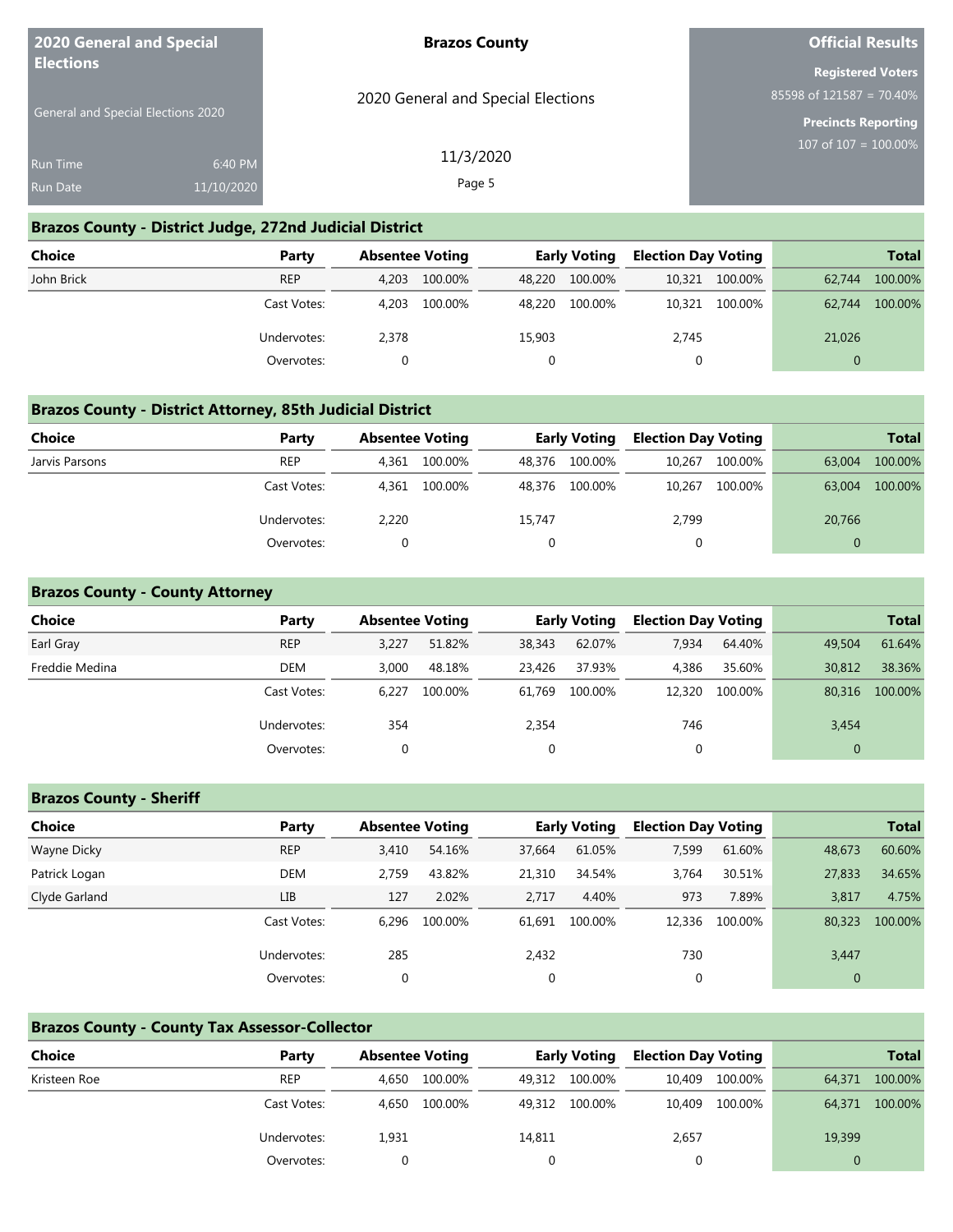| <b>2020 General and Special</b><br><b>Elections</b> |                       | <b>Brazos County</b>               | <b>Official Results</b>                                                            |
|-----------------------------------------------------|-----------------------|------------------------------------|------------------------------------------------------------------------------------|
| General and Special Elections 2020                  |                       | 2020 General and Special Elections | <b>Registered Voters</b><br>85598 of 121587 = 70.40%<br><b>Precincts Reporting</b> |
| <b>Run Time</b><br>Run Date                         | 6:40 PM<br>11/10/2020 | 11/3/2020<br>Page 6                | $107 \overline{\text{ of } 107} = 100.00\%$                                        |
|                                                     |                       |                                    |                                                                                    |

#### **Brazos County - County Commissioner Precinct 1**

| Choice        | Party       |       | <b>Absentee Voting</b> |       | <b>Early Voting</b> | <b>Election Day Voting</b> |         |          | <b>Total</b> |
|---------------|-------------|-------|------------------------|-------|---------------------|----------------------------|---------|----------|--------------|
| Steve Aldrich | <b>REP</b>  | 1.134 | 100.00%                |       | 16,362 100.00%      | 3,483                      | 100.00% | 20,979   | 100.00%      |
|               | Cast Votes: | 1.134 | 100.00%                |       | 16,362 100.00%      | 3,483                      | 100.00% | 20,979   | 100.00%      |
|               | Undervotes: | 637   |                        | 5,000 |                     | 819                        |         | 6,456    |              |
|               | Overvotes:  |       |                        |       |                     | 0                          |         | $\Omega$ |              |

### **Brazos County - County Commissioner Precint 2- Unexpired term**

| <b>Choice</b> | Party       | <b>Absentee Voting</b> |         |        | <b>Early Voting</b> | <b>Election Day Voting</b> |         |              | <b>Total</b> |
|---------------|-------------|------------------------|---------|--------|---------------------|----------------------------|---------|--------------|--------------|
| Russ Ford     | <b>REP</b>  | 1.254                  | 57.18%  | 12.733 | 67.70%              | 2,390                      | 70.65%  | 16,377       | 67.17%       |
| Jane Sherman  | <b>DEM</b>  | 939                    | 42.82%  | 6.074  | 32.30%              | 993                        | 29.35%  | 8.006        | 32.83%       |
|               | Cast Votes: | 2.193                  | 100.00% | 18,807 | 100.00%             | 3.383                      | 100.00% | 24,383       | 100.00%      |
|               | Undervotes: | 129                    |         | 834    |                     | 200                        |         | 1,163        |              |
|               | Overvotes:  | 0                      |         | 0      |                     | 0                          |         | $\mathbf{0}$ |              |

#### **Brazos County - County Commissioner Precinct 3**

| <b>Choice</b> | Party       | <b>Absentee Voting</b> |         |        | <b>Early Voting</b> | <b>Election Day Voting</b> |               |        | <b>Total</b> |
|---------------|-------------|------------------------|---------|--------|---------------------|----------------------------|---------------|--------|--------------|
| Nancy Berry   | <b>REP</b>  | 1.044                  | 100.00% | 10,290 | 100.00%             |                            | 2,152 100.00% | 13,486 | 100.00%      |
|               | Cast Votes: | 1.044                  | 100.00% | 10,290 | 100.00%             |                            | 2,152 100.00% | 13,486 | 100.00%      |
|               | Undervotes: | 505                    |         | 3,526  |                     | 612                        |               | 4,643  |              |
|               | Overvotes:  |                        |         |        |                     |                            |               |        |              |

#### **Bryan - Councilmember Single Member District Three**

| <b>Choice</b>          | Party       | <b>Absentee Voting</b> |         |       | <b>Early Voting</b> | <b>Election Day Voting</b> |         |              | <b>Total</b> |
|------------------------|-------------|------------------------|---------|-------|---------------------|----------------------------|---------|--------------|--------------|
| <b>Bobby Gutierrez</b> |             | 429                    | 67.56%  | 4,420 | 77.00%              | 747                        | 78.30%  | 5,596        | 76.35%       |
| Jonna Schreiber        |             | 206                    | 32.44%  | 1,320 | 23.00%              | 207                        | 21.70%  | 1,733        | 23.65%       |
|                        | Cast Votes: | 635                    | 100.00% | 5.740 | 100.00%             | 954                        | 100.00% | 7.329        | 100.00%      |
|                        | Undervotes: | 133                    |         | 964   |                     | 172                        |         | 1,269        |              |
|                        | Overvotes:  |                        |         | 0     |                     | $\mathbf 0$                |         | $\mathbf{0}$ |              |

#### **Bryan - Councilmember Single Member District Four**

| <b>Choice</b>   | Party       | <b>Absentee Voting</b> |         |          | <b>Early Voting</b> | <b>Election Day Voting</b> |         |              | <b>Total</b> |
|-----------------|-------------|------------------------|---------|----------|---------------------|----------------------------|---------|--------------|--------------|
| Flynn Adcock    |             | 411                    | 57.81%  | 2.684    | 64.40%              | 606                        | 69.10%  | 3,701        | 64.30%       |
| Doris Machinski |             | 300                    | 42.19%  | 1.484    | 35.60%              | 271                        | 30.90%  | 2.055        | 35.70%       |
|                 | Cast Votes: | 711                    | 100.00% | 4.168    | 100.00%             | 877                        | 100.00% | 5.756        | 100.00%      |
|                 | Undervotes: | 183                    |         | 945      |                     | 204                        |         | 1,332        |              |
|                 | Overvotes:  |                        |         | $\Omega$ |                     | 0                          |         | $\mathbf{0}$ |              |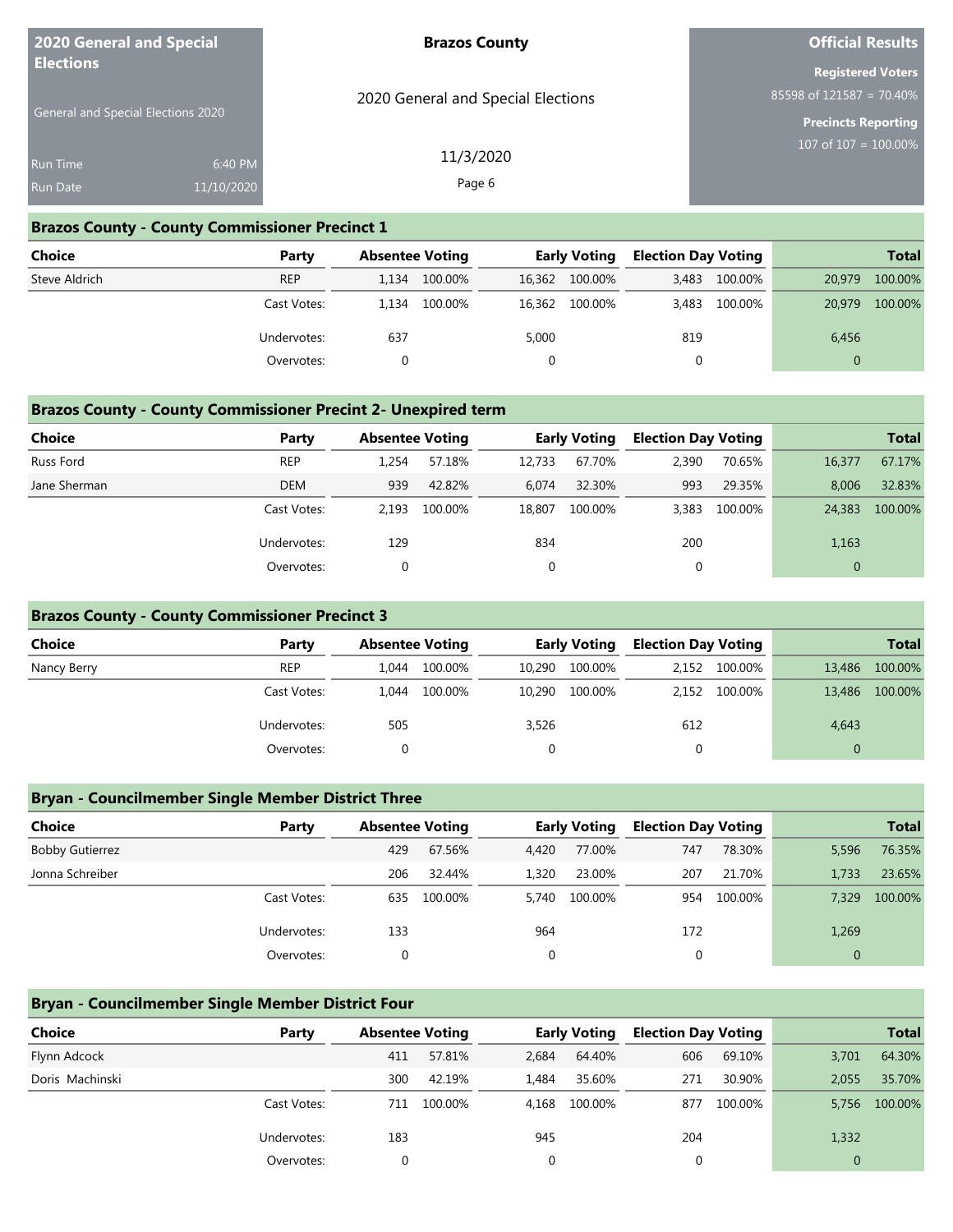| <b>2020 General and Special</b><br><b>Elections</b> |            | <b>Brazos County</b>               | <b>Official Results</b>     |  |  |
|-----------------------------------------------------|------------|------------------------------------|-----------------------------|--|--|
|                                                     |            |                                    | <b>Registered Voters</b>    |  |  |
|                                                     |            | 2020 General and Special Elections | 85598 of $121587 = 70.40\%$ |  |  |
| General and Special Elections 2020                  |            |                                    | <b>Precincts Reporting</b>  |  |  |
| Run Time                                            | 6:40 PM    | 11/3/2020                          | 107 of $107 = 100.00\%$     |  |  |
| <b>Run Date</b>                                     | 11/10/2020 | Page 7                             |                             |  |  |

#### **Bryan - Proposition No. 1**

| <b>Choice</b> | Party       | <b>Absentee Voting</b> |         |        | <b>Early Voting</b> | <b>Election Day Voting</b> |         |              | <b>Total</b> |
|---------------|-------------|------------------------|---------|--------|---------------------|----------------------------|---------|--------------|--------------|
| For           |             | 1.449                  | 63.89%  | 9,487  | 52.64%              | 1,840                      | 46.84%  | 12,776       | 52.75%       |
| Against       |             | 819                    | 36.11%  | 8,536  | 47.36%              | 2,088                      | 53.16%  | 11,443       | 47.25%       |
|               | Cast Votes: | 2,268                  | 100.00% | 18.023 | 100.00%             | 3.928                      | 100.00% | 24,219       | 100.00%      |
|               | Undervotes: | 310                    |         | 2,731  |                     | 687                        |         | 3,728        |              |
|               | Overvotes:  | $\Omega$               |         | 0      |                     | 0                          |         | $\mathbf{0}$ |              |

#### **Bryan - Proposition No. 2**

| <b>Choice</b> | Party       | <b>Absentee Voting</b> |         |        | <b>Early Voting</b> | <b>Election Day Voting</b> |         |              | <b>Total</b> |
|---------------|-------------|------------------------|---------|--------|---------------------|----------------------------|---------|--------------|--------------|
| For           |             | 2.026                  | 87.29%  | 15,431 | 84.55%              | 3,357                      | 84.50%  | 20,814       | 84.80%       |
| Against       |             | 295                    | 12.71%  | 2.819  | 15.45%              | 616                        | 15.50%  | 3.730        | 15.20%       |
|               | Cast Votes: | 2.321                  | 100.00% | 18,250 | 100.00%             | 3,973                      | 100.00% | 24,544       | 100.00%      |
|               | Undervotes: | 257                    |         | 2,504  |                     | 642                        |         | 3,403        |              |
|               | Overvotes:  |                        |         | 0      |                     | 0                          |         | $\mathbf{0}$ |              |

#### **Bryan - Proposition No. 3**

| <b>Choice</b> | Party       | <b>Absentee Voting</b> |         |              | <b>Early Voting</b> | <b>Election Day Voting</b> |         |              | <b>Total</b> |
|---------------|-------------|------------------------|---------|--------------|---------------------|----------------------------|---------|--------------|--------------|
| For           |             | 1.727                  | 75.38%  | 11,235       | 63.06%              | 2,078                      | 53.81%  | 15,040       | 62.75%       |
| Against       |             | 564                    | 24.62%  | 6,582        | 36.94%              | 1.784                      | 46.19%  | 8.930        | 37.25%       |
|               | Cast Votes: | 2.291                  | 100.00% | 17.817       | 100.00%             | 3,862                      | 100.00% | 23,970       | 100.00%      |
|               | Undervotes: | 287                    |         | 2,937        |                     | 753                        |         | 3,977        |              |
|               | Overvotes:  |                        |         | $\mathbf{0}$ |                     | 0                          |         | $\mathbf{0}$ |              |

# **Bryan - Proposition No. 4 Choice Party Absentee Voting Early Voting Election Day Voting Total** For 1,796 80.21% 13,498 75.95% 2,828 73.04% 18,122 75.88% Against 443 19.79% 4,275 24.05% 1,044 26.96% 5,762 24.12% Cast Votes: 2,239 100.00% 17,773 100.00% 3,872 100.00% 23,884 100.00% Undervotes: 339 2,981 743 4,063 Overvotes: 0 0 0 0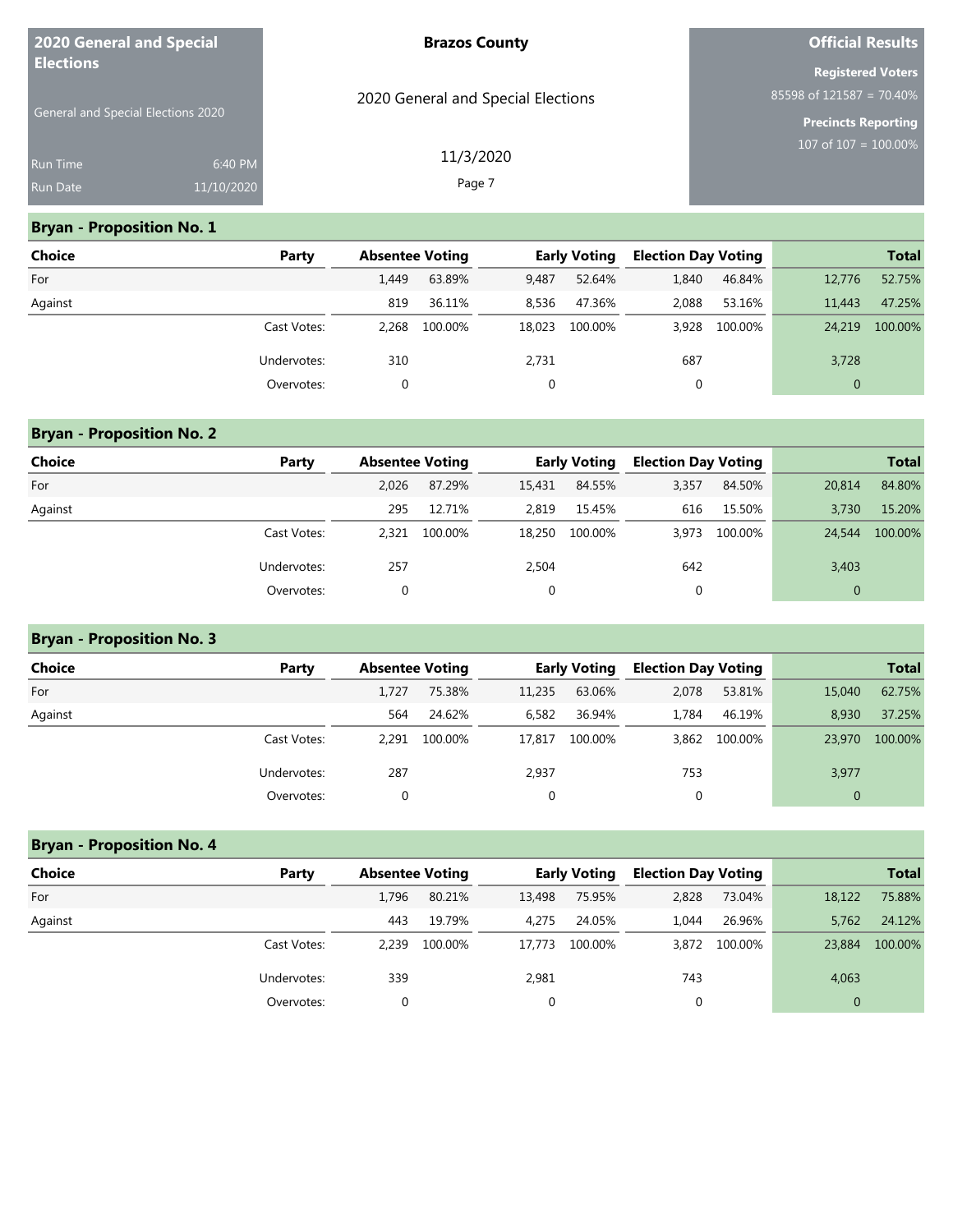| <b>2020 General and Special</b><br><b>Elections</b> |            | <b>Brazos County</b>               | <b>Official Results</b>                                 |
|-----------------------------------------------------|------------|------------------------------------|---------------------------------------------------------|
|                                                     |            |                                    | <b>Registered Voters</b><br>85598 of $121587 = 70.40\%$ |
| General and Special Elections 2020                  |            | 2020 General and Special Elections | <b>Precincts Reporting</b>                              |
| <b>Run Time</b>                                     | 6:40 PM    | 11/3/2020                          | 107 of $107 = 100.00\%$                                 |
| Run Date                                            | 11/10/2020 | Page 8                             |                                                         |

### **Bryan - Proposition No. 5**

| <b>Choice</b> | Party       | <b>Absentee Voting</b> |         |        | <b>Early Voting</b> | <b>Election Day Voting</b> |         |              | <b>Total</b> |
|---------------|-------------|------------------------|---------|--------|---------------------|----------------------------|---------|--------------|--------------|
| For           |             | 2.186                  | 93.82%  | 16,349 | 90.50%              | 3,495                      | 89.32%  | 22,030       | 90.62%       |
| Against       |             | 144                    | 6.18%   | 1.717  | 9.50%               | 418                        | 10.68%  | 2,279        | 9.38%        |
|               | Cast Votes: | 2.330                  | 100.00% | 18,066 | 100.00%             | 3.913                      | 100.00% | 24,309       | 100.00%      |
|               | Undervotes: | 237                    |         | 2,688  |                     | 702                        |         | 3,627        |              |
|               | Overvotes:  |                        |         | 0      |                     | 0                          |         | $\mathbf{0}$ |              |

# **Bryan - Proposition No. 6**

| <b>Choice</b> | Party       | <b>Absentee Voting</b> |         |        | <b>Early Voting</b> | <b>Election Day Voting</b> |         |              | <b>Total</b> |
|---------------|-------------|------------------------|---------|--------|---------------------|----------------------------|---------|--------------|--------------|
| For           |             | 2.048                  | 92.88%  | 15,099 | 89.05%              | 3,142                      | 86.32%  | 20,289       | 88.98%       |
| Against       |             | 157                    | 7.12%   | 1.857  | 10.95%              | 498                        | 13.68%  | 2,512        | 11.02%       |
|               | Cast Votes: | 2.205                  | 100.00% | 16,956 | 100.00%             | 3.640                      | 100.00% | 22,801       | 100.00%      |
|               | Undervotes: | 362                    |         | 3,798  |                     | 975                        |         | 5,135        |              |
|               | Overvotes:  |                        |         | 0      |                     | 0                          |         | $\mathbf{0}$ |              |

### **Bryan - Proposition No. 7**

| Choice  | Party       | <b>Absentee Voting</b> |         |        | <b>Early Voting</b> | <b>Election Day Voting</b> |         |              | <b>Total</b> |
|---------|-------------|------------------------|---------|--------|---------------------|----------------------------|---------|--------------|--------------|
| For     |             | 1,888                  | 84.06%  | 14,238 | 82.84%              | 3,052                      | 81.87%  | 19,178       | 82.80%       |
| Against |             | 358                    | 15.94%  | 2.950  | 17.16%              | 676                        | 18.13%  | 3.984        | 17.20%       |
|         | Cast Votes: | 2.246                  | 100.00% | 17.188 | 100.00%             | 3.728                      | 100.00% | 23,162       | 100.00%      |
|         | Undervotes: | 321                    |         | 3,566  |                     | 887                        |         | 4,774        |              |
|         | Overvotes:  |                        |         | 0      |                     | 0                          |         | $\mathbf{0}$ |              |

### **BISD - Single Member District 2**

| <b>Choice</b>  | Party       | <b>Absentee Voting</b> |         |          | <b>Early Voting</b> | <b>Election Day Voting</b> |         |              | <b>Total</b> |
|----------------|-------------|------------------------|---------|----------|---------------------|----------------------------|---------|--------------|--------------|
| Julie Harlin   |             | 174                    | 46.52%  | 2,004    | 56.96%              | 383                        | 49.93%  | 2,561        | 54.97%       |
| Ebony Peterson |             | 200                    | 53.48%  | 1.514    | 43.04%              | 384                        | 50.07%  | 2.098        | 45.03%       |
|                | Cast Votes: | 374                    | 100.00% | 3.518    | 100.00%             | 767                        | 100.00% | 4.659        | 100.00%      |
|                | Undervotes: | 78                     |         | 756      |                     | 186                        |         | 1,020        |              |
|                | Overvotes:  |                        |         | $\Omega$ |                     | 0                          |         | $\mathbf{0}$ |              |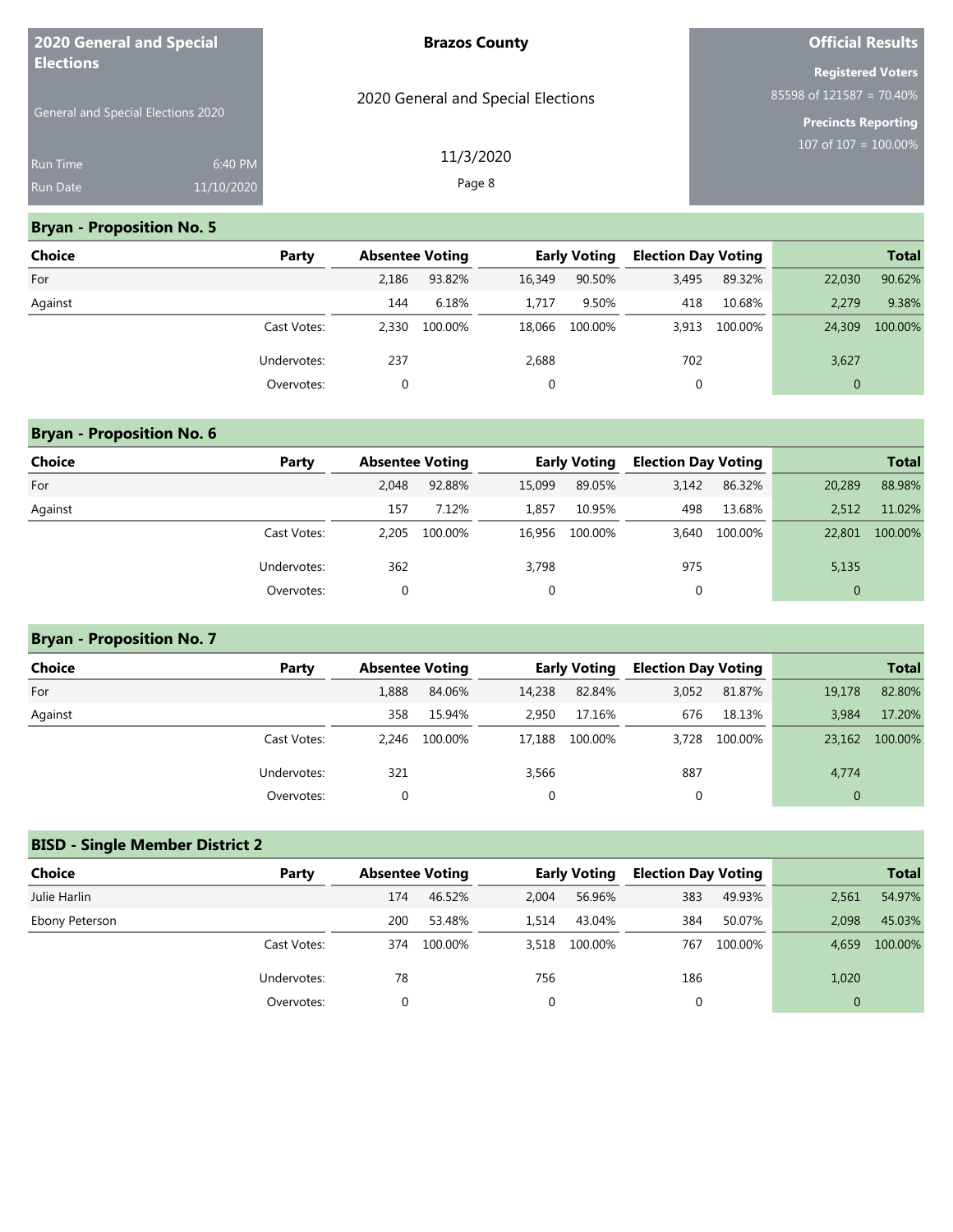| 2020 General and Special<br><b>Elections</b> |            | <b>Brazos County</b>               | <b>Official Results</b>                                 |
|----------------------------------------------|------------|------------------------------------|---------------------------------------------------------|
|                                              |            | 2020 General and Special Elections | <b>Registered Voters</b><br>85598 of $121587 = 70.40\%$ |
| <b>General and Special Elections 2020</b>    |            |                                    | Precincts Reporting                                     |
| <b>Run Time</b>                              | 6:40 PM    | 11/3/2020                          | 107 of $107 = 100.00\%$                                 |
| <b>Run Date</b>                              | 11/10/2020 | Page 9                             |                                                         |

### **BISD - At-Large Place 6**

| <b>Choice</b> | Party       | <b>Absentee Voting</b> |         |        | <b>Early Voting</b> | <b>Election Day Voting</b> |         |              | <b>Total</b> |
|---------------|-------------|------------------------|---------|--------|---------------------|----------------------------|---------|--------------|--------------|
| Deidra Davis  |             | 1,253                  | 48.14%  | 10,849 | 50.07%              | 2,438                      | 53.90%  | 14,540       | 50.49%       |
| David Stasny  |             | 1,350                  | 51.86%  | 10,820 | 49.93%              | 2,085                      | 46.10%  | 14,255       | 49.51%       |
|               | Cast Votes: | 2.603                  | 100.00% | 21.669 | 100.00%             | 4,523                      | 100.00% | 28,795       | 100.00%      |
|               | Undervotes: | 670                    |         | 6,479  |                     | 1,465                      |         | 8,614        |              |
|               | Overvotes:  | 0                      |         |        |                     | 0                          |         | $\mathbf{0}$ |              |

### **Bryan Independent School District Proposition A**

| <b>Choice</b> | Party       | <b>Absentee Voting</b> |         |             | <b>Early Voting</b> | <b>Election Day Voting</b> |         |              | <b>Total</b> |
|---------------|-------------|------------------------|---------|-------------|---------------------|----------------------------|---------|--------------|--------------|
| For           |             | 1,612                  | 54.79%  | 12,901      | 50.58%              | 2,524                      | 47.15%  | 17,037       | 50.40%       |
| Against       |             | 1,330                  | 45.21%  | 12,605      | 49.42%              | 2,829                      | 52.85%  | 16.764       | 49.60%       |
|               | Cast Votes: | 2.942                  | 100.00% | 25,506      | 100.00%             | 5,353                      | 100.00% | 33,801       | 100.00%      |
|               | Undervotes: | 331                    |         | 2,642       |                     | 635                        |         | 3,608        |              |
|               | Overvotes:  |                        |         | $\mathbf 0$ |                     | 0                          |         | $\mathbf{0}$ |              |

# **College Station - City Council Place 4 - Unexpired Term**

| <b>Choice</b>   | Party       | <b>Absentee Voting</b> |         |             | <b>Early Voting</b> | <b>Election Day Voting</b> |         |              | <b>Total</b> |
|-----------------|-------------|------------------------|---------|-------------|---------------------|----------------------------|---------|--------------|--------------|
| Elizabeth Cunha |             | 1.173                  | 52.51%  | 14.723      | 58.48%              | 2,688                      | 57.36%  | 18,584       | 57.90%       |
| Joe Guerra Jr.  |             | 1.061                  | 47.49%  | 10.452      | 41.52%              | 1.998                      | 42.64%  | 13,511       | 42.10%       |
|                 | Cast Votes: | 2.234                  | 100.00% | 25.175      | 100.00%             | 4.686                      | 100.00% | 32,095       | 100.00%      |
|                 | Undervotes: | 635                    |         | 6,551       |                     | 1,389                      |         | 8,575        |              |
|                 | Overvotes:  |                        |         | $\mathbf 0$ |                     | υ                          |         | $\mathbf{0}$ |              |

### **College Station - City Council Place 1**

| <b>Choice</b>    | Party       | <b>Absentee Voting</b> |         |        | <b>Early Voting</b> | <b>Election Day Voting</b> |         |              | <b>Total</b> |
|------------------|-------------|------------------------|---------|--------|---------------------|----------------------------|---------|--------------|--------------|
| <b>Bob Brick</b> |             | 1.271                  | 59.25%  | 11.897 | 49.32%              | 2,227                      | 49.29%  | 15,395       | 50.01%       |
| Jason Cornelius  |             | 874                    | 40.75%  | 12.225 | 50.68%              | 2,291                      | 50.71%  | 15,390       | 49.99%       |
|                  | Cast Votes: | 2.145                  | 100.00% | 24.122 | 100.00%             | 4,518                      | 100.00% | 30,785       | 100.00%      |
|                  | Undervotes: | 724                    |         | 7,604  |                     | 1,557                      |         | 9,885        |              |
|                  | Overvotes:  |                        |         | 0      |                     | 0                          |         | $\mathbf{0}$ |              |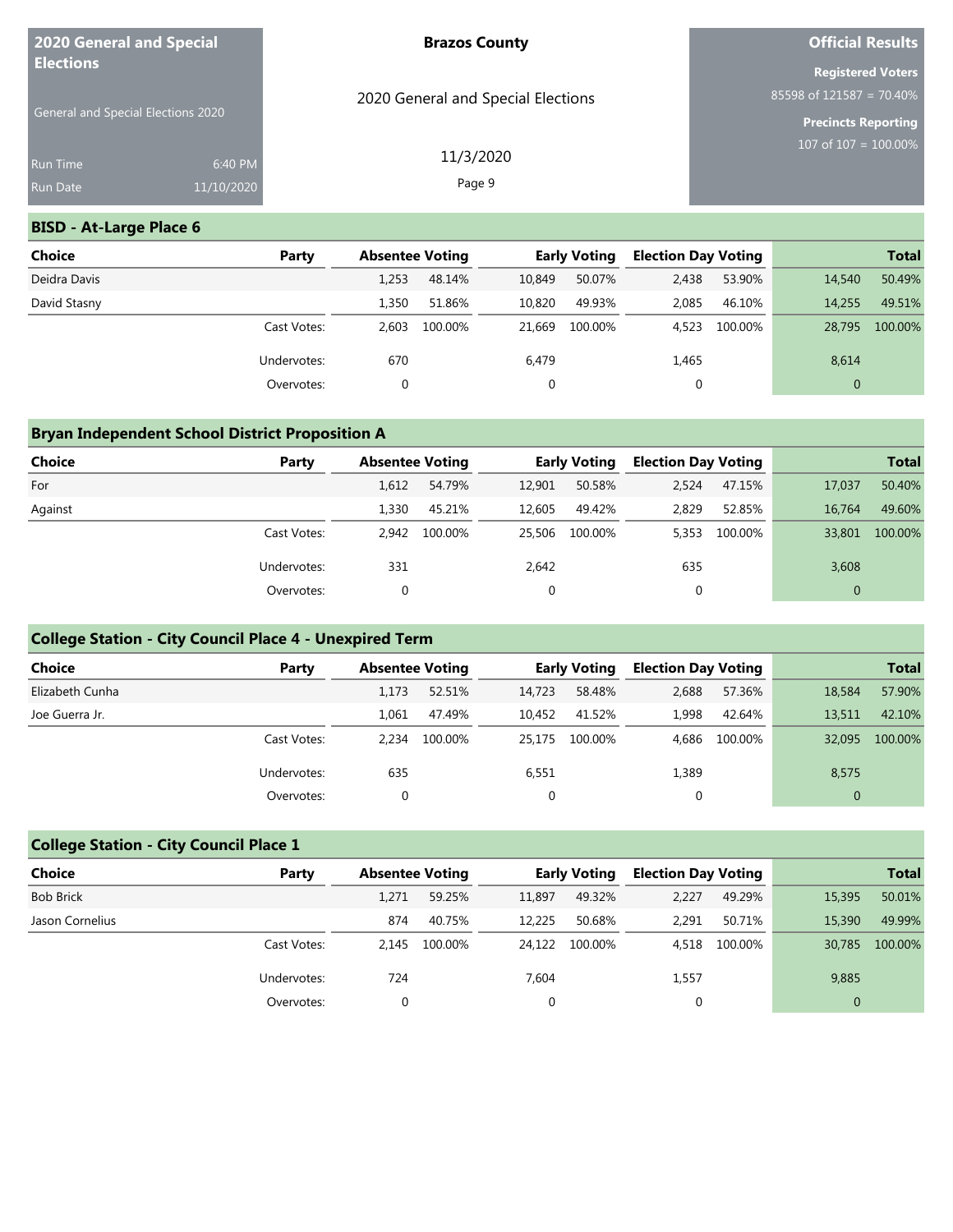| 2020 General and Special<br><b>Elections</b> |            | <b>Brazos County</b>               | <b>Official Results</b>                                 |
|----------------------------------------------|------------|------------------------------------|---------------------------------------------------------|
|                                              |            | 2020 General and Special Elections | <b>Registered Voters</b><br>85598 of $121587 = 70.40\%$ |
| <b>General and Special Elections 2020</b>    |            |                                    | Precincts Reporting<br>107 of $107 = 100.00\%$          |
| <b>Run Time</b>                              | 6:40 PM    | 11/3/2020                          |                                                         |
| <b>Run Date</b>                              | 11/10/2020 | Page 10                            |                                                         |

### **College Station - City Council Place 3**

| Choice        | Party       | <b>Absentee Voting</b> |         |        | <b>Early Voting</b> | <b>Election Day Voting</b> |         |              | <b>Total</b> |
|---------------|-------------|------------------------|---------|--------|---------------------|----------------------------|---------|--------------|--------------|
| Dell Seiter   |             | 610                    | 27.92%  | 9.757  | 40.52%              | 2,027                      | 45.11%  | 12,394       | 40.29%       |
| Linda Harvell |             | 1.575                  | 72.08%  | 14,324 | 59.48%              | 2,466                      | 54.89%  | 18,365       | 59.71%       |
|               | Cast Votes: | 2.185                  | 100.00% | 24,081 | 100.00%             | 4.493                      | 100.00% | 30,759       | 100.00%      |
|               | Undervotes: | 684                    |         | 7,645  |                     | 1,582                      |         | 9,911        |              |
|               | Overvotes:  | 0                      |         |        |                     | 0                          |         | $\mathbf{0}$ |              |

# **College Station - City Council Place 5**

| Choice       | Party       | <b>Absentee Voting</b> |         |             | <b>Early Voting</b> | <b>Election Day Voting</b> |         |                | <b>Total</b> |
|--------------|-------------|------------------------|---------|-------------|---------------------|----------------------------|---------|----------------|--------------|
| Craig Regan  |             | 567                    | 27.06%  | 8,260       | 37.28%              | 1,806                      | 43.21%  | 10,633         | 37.40%       |
| Brian Alg    |             | 263                    | 12.55%  | 3,842       | 17.34%              | 705                        | 16.87%  | 4,810          | 16.92%       |
| John Nichols |             | 1,265                  | 60.38%  | 10,056      | 45.38%              | 1,669                      | 39.93%  | 12,990         | 45.69%       |
|              | Cast Votes: | 2.095                  | 100.00% | 22.158      | 100.00%             | 4.180                      | 100.00% | 28,433         | 100.00%      |
|              | Undervotes: | 774                    |         | 9,568       |                     | 1,895                      |         | 12,237         |              |
|              | Overvotes:  | 0                      |         | $\mathbf 0$ |                     | 0                          |         | $\overline{0}$ |              |

### **CSISD Board of Trustees Place 6**

| <b>Choice</b>           | Party       | <b>Absentee Voting</b> |         |        | <b>Early Voting</b> | <b>Election Day Voting</b> |         |          | <b>Total</b> |
|-------------------------|-------------|------------------------|---------|--------|---------------------|----------------------------|---------|----------|--------------|
| Thomas Hall             |             | 995                    | 43.24%  | 13,907 | 55.01%              | 2,775                      | 57.78%  | 17,677   | 54.59%       |
| Tammie Preston-Phillips |             | 1.306                  | 56.76%  | 11,373 | 44.99%              | 2.028                      | 42.22%  | 14,707   | 45.41%       |
|                         | Cast Votes: | 2.301                  | 100.00% | 25,280 | 100.00%             | 4.803                      | 100.00% | 32,384   | 100.00%      |
|                         | Undervotes: | 945                    |         | 10,386 |                     | 1,974                      |         | 13,305   |              |
|                         | Overvotes:  | 0                      |         |        |                     |                            |         | $\Omega$ |              |

### **CSISD Board of Trustees Place 7**

| <b>Choice</b> | Party       | <b>Absentee Voting</b> |         |        | <b>Early Voting</b> | <b>Election Day Voting</b> |               |          | <b>Total</b> |
|---------------|-------------|------------------------|---------|--------|---------------------|----------------------------|---------------|----------|--------------|
| Geralyn Nolan |             | 1,819                  | 100.00% | 23,324 | 100.00%             |                            | 4.541 100.00% | 29.684   | 100.00%      |
|               | Cast Votes: | 1.819                  | 100.00% | 23,324 | 100.00%             |                            | 4.541 100.00% | 29,684   | 100.00%      |
|               | Undervotes: | 1,427                  |         | 12,342 |                     | 2,236                      |               | 16,005   |              |
|               | Overvotes:  |                        |         |        |                     | 0                          |               | $\Omega$ |              |